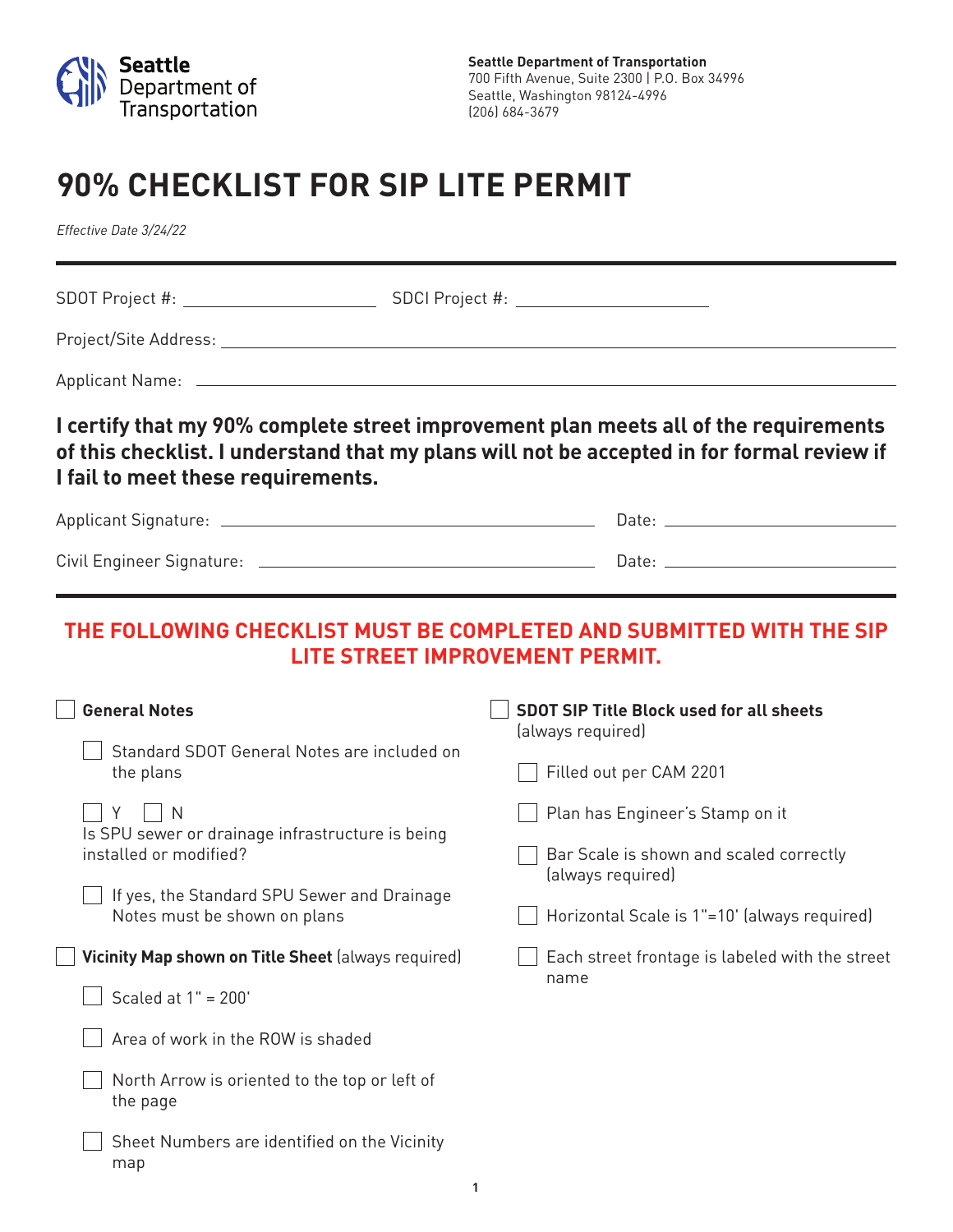| <b>Survey and Basemap</b>                                                                                                                                                                                                                                                                                                                                                                                                                                                                                                                             | Base map is screened back and readable on<br>the plan sheets                                                                                                                                                                                                                                                                                                                                  |
|-------------------------------------------------------------------------------------------------------------------------------------------------------------------------------------------------------------------------------------------------------------------------------------------------------------------------------------------------------------------------------------------------------------------------------------------------------------------------------------------------------------------------------------------------------|-----------------------------------------------------------------------------------------------------------------------------------------------------------------------------------------------------------------------------------------------------------------------------------------------------------------------------------------------------------------------------------------------|
| Y<br>N<br>Does your project have curb ramp improvements<br>and or frontage improvements that are less than<br>2,000SF?                                                                                                                                                                                                                                                                                                                                                                                                                                | Minimum Lettering size is 0.12" for<br>improvements and dimensions and 0.08" for<br>base maps (always required)                                                                                                                                                                                                                                                                               |
| A topographic surveyed distance of 50' from the<br>point of tangent is required at each corner where<br>curb ramps are triggered. The entire intersection<br>including all four corners up to the far point of<br>tangency of each curb return or roadway edge<br>must be included in the survey for projects<br>adjacent to an intersection.<br>Provide the datum chosen for the survey:<br><b>NGS Datum</b><br>Local Benchmark (provide at least 2 local<br>reference points to the assumed datum).<br>The SDOT survey checklist and basemap is not | <b>Pavement Sidewalk and Curbs</b><br>All curbs are shown.<br>All cement concrete sidewalks are shown and<br>identified.<br>All pedestrian pathways are shown.<br>All driveways are shown including the wings<br>and the elevations at the flow line, back of<br>walk, and property line are noted.<br>The edge of existing pavement is shown.<br>All curb ramp locations are shown including |
| required for these improvements.<br>or<br>N<br>Are you restoring sidewalk along an areaway that<br>is <2,000 SF?                                                                                                                                                                                                                                                                                                                                                                                                                                      | wings and truncated domes.<br>Spot elevations are shown for each side of the<br>curb ramp at the flow line, top of curb ramp,<br>and property line for all existing curb ramps.<br>Station, offsets, and dimensions (always required)                                                                                                                                                         |
| A Geotech report is required if the work directly<br>or indirectly affects the foundation of existing<br>areaway.                                                                                                                                                                                                                                                                                                                                                                                                                                     | Stations and Offsets or dimensions are shown<br>for all elements (offsets are not required for<br>catch basins or inlets)                                                                                                                                                                                                                                                                     |
| The SDOT basemap and survey checklist per CAM<br>2212 is not required for these improvements.                                                                                                                                                                                                                                                                                                                                                                                                                                                         | Stations are provided at beginning and end<br>points and include elevations                                                                                                                                                                                                                                                                                                                   |
| N<br>Y<br>Are you developing an existing unimproved or<br>unopened alley?                                                                                                                                                                                                                                                                                                                                                                                                                                                                             | Stations are provided at match points and<br>include elevations                                                                                                                                                                                                                                                                                                                               |
|                                                                                                                                                                                                                                                                                                                                                                                                                                                                                                                                                       | <b>Building Outline</b> (always required)                                                                                                                                                                                                                                                                                                                                                     |
| If yes, new combined survey and basemap<br>shall be provided.                                                                                                                                                                                                                                                                                                                                                                                                                                                                                         | Building outline is shown on the plans                                                                                                                                                                                                                                                                                                                                                        |
| N<br>Y<br>Are you installing a new curb as an infill<br>development that is less than one block and less<br>than 2,000 SF.<br>If yes, new combined survey and basemap<br>shall be provided.                                                                                                                                                                                                                                                                                                                                                           | All access points, both vehicular and<br>pedestrian, are shown on the plans<br>Elevations for flow line, top of curb, back of<br>walk, and property line are provided for all<br>access points at each end of the access point                                                                                                                                                                |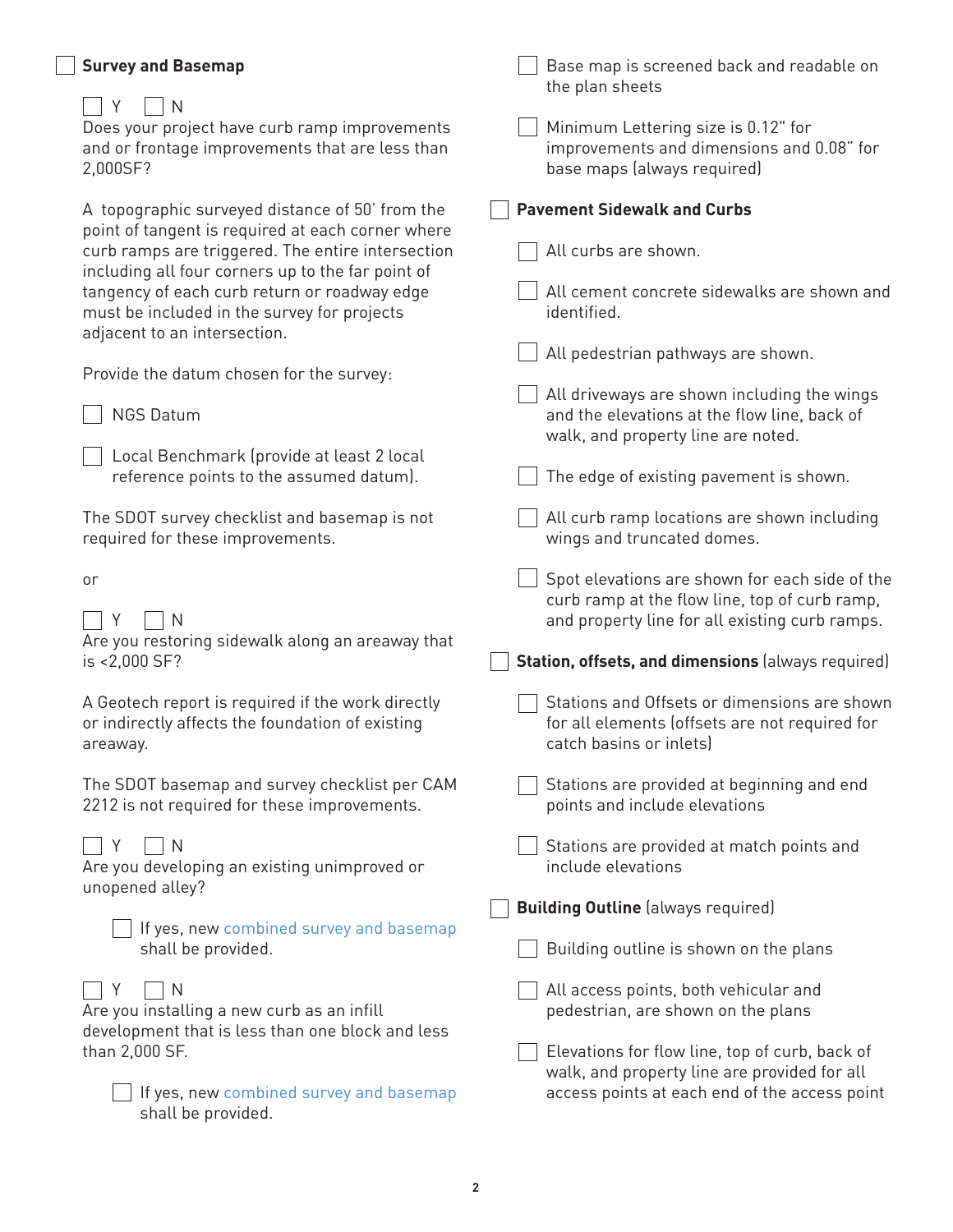| <b>Contour Lines (always required)</b>                                                                                   | Water Meters (only required if water service<br>connection is located on a frontage that is being                                       |
|--------------------------------------------------------------------------------------------------------------------------|-----------------------------------------------------------------------------------------------------------------------------------------|
| All existing and proposed contour lines are<br>shown                                                                     | improved)                                                                                                                               |
| The plans show how the finished contours tie<br>into the existing contours                                               | The location of all proposed water meters<br>is shown and called out "Under Separate<br>Permit"                                         |
| <b>Flow Lines Shown</b> (always required)                                                                                | All proposed water meters are located outside<br>of the pedestrian corridor.                                                            |
| Plans show how drainage from project flows<br>to an existing or new catch basin or inlet                                 | All water meters are labeled as existing, new,<br>to be retired, or to be reused. (if retiring show                                     |
| <b>Inlets</b>                                                                                                            | associated pavement restoration)                                                                                                        |
| Called out per Standard Plan                                                                                             | The type and size of all water meters are<br>provided and drawn to scale                                                                |
| Rim and Invert elevations are provided                                                                                   | Provide cross section for both water and fire                                                                                           |
| Connection to a catch basin is shown                                                                                     | services.                                                                                                                               |
| Pipe type, length, and slope is provided                                                                                 | Water Vaults (only required if water service                                                                                            |
| <b>Catch Basins</b>                                                                                                      | connection is located on a frontage that is being<br>improved)                                                                          |
| Called out per Standard Plan                                                                                             | The location of all proposed water vaults are<br>shown                                                                                  |
| Rim and Invert elevations are provided                                                                                   |                                                                                                                                         |
| Connection to the main or other outfall is<br>shown                                                                      | All proposed water vaults are located outside<br>of the pedestrian corridor.                                                            |
| Pipe type, length, and slope is provided                                                                                 | All water vaults are labeled as existing, new,<br>to be retired, or to be reused. (if retiring show<br>associated pavement restoration) |
| Side Sewer and Service Drain (only required if<br>service connection is located on a frontage that is<br>being improved) | The type and size of all water vaults are<br>provided and drawn to scale                                                                |
| All Side Sewer and Service Drain connections<br>are shown and called out "Under Separate<br>Permit"                      | Curbs to be repaired or replaced in the same<br>location                                                                                |
|                                                                                                                          | Called out per Standard Plan                                                                                                            |
| Estimated invert elevation at the connection to<br>the main is shown                                                     | Correct Standard Plan called out for the<br>pavement section                                                                            |
| <b>King County Sewer Mains</b>                                                                                           |                                                                                                                                         |
| All King County Sewer Mains are identified<br>and called out as King County Sewer including<br>the size and material.    |                                                                                                                                         |
| All connections to King County Sewer lines<br>are shown and called out as "Under Separate<br>Permit"                     |                                                                                                                                         |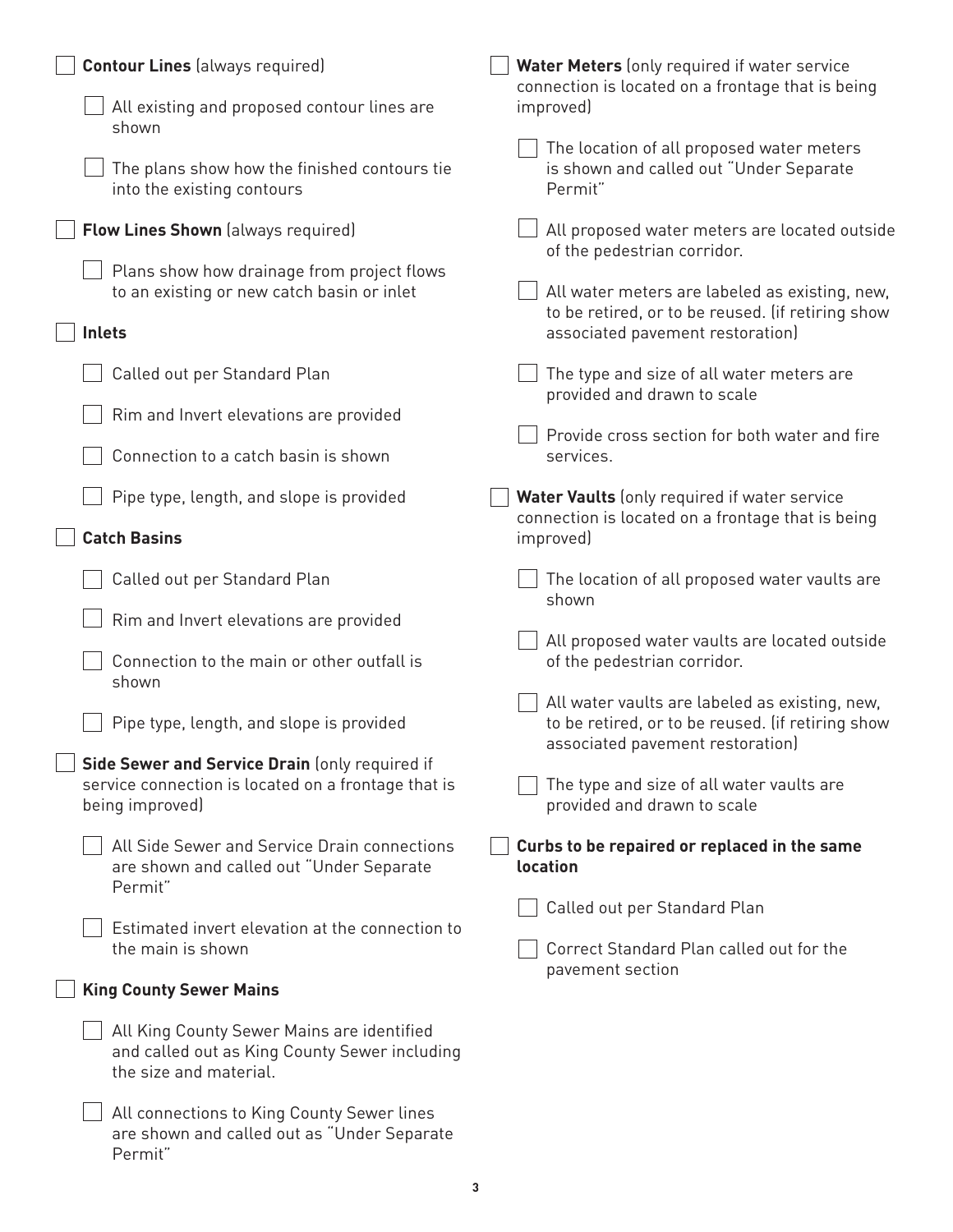| <b>Vertical Curves</b>                                                                                         | Y<br>N<br>Is the project improving an unimproved or                                                                       |
|----------------------------------------------------------------------------------------------------------------|---------------------------------------------------------------------------------------------------------------------------|
| All vertical curves are shown and identified in<br>the profile                                                 | unopened ROW?                                                                                                             |
| Vertical curves are dimensions are identified                                                                  | Profile is provided above the plan view and<br>lines up with the plan view                                                |
| PVI's are labeled with station and elevations                                                                  | Y<br>N                                                                                                                    |
| Stations and elevations for beginning and end<br>points are identified                                         | Is the project upgrading or modifying the<br>pavement surface type or changing the grade of<br>existing pavement surface? |
| <b>Grade Breaks</b>                                                                                            | Profile is provided above the plan view and<br>lines up with the plan view                                                |
| Grade breaks are shown and identified in the<br>profile and include a station and elevation                    | Υ<br>N<br>Is a profile required per any of the above                                                                      |
| Proposed New Roadway or Alley or New Curb<br>where one did not exist                                           | requirements?                                                                                                             |
|                                                                                                                | Vertical Scale is $1" = 5'$                                                                                               |
| Cross Section are provided every 25 feet<br><b>Revising Grade of Existing Roadway or Alley</b>                 | Top of Curb, Centerline of roadway, and slopes<br>are shown and identified                                                |
| Cross Section are provided every 25 feet                                                                       | Crown of roadway is shown and slopes are<br>identified                                                                    |
| <b>Signage</b>                                                                                                 | Existing and proposed utilities are shown and                                                                             |
| The location and type of all proposed signage<br>is shown and identified                                       | identified                                                                                                                |
| <b>Profile</b>                                                                                                 | Existing and proposed utility crossings are<br>shown and identified                                                       |
| $\top$ Y<br>$\Box N$                                                                                           | <b>Unimproved Alleys</b>                                                                                                  |
| Is the project installing a new curb where a curb<br>did not exist?                                            | Plan, profile, and cross sections are provided.                                                                           |
| Profile is provided above the plan view and<br>lines up with the plan view                                     | The pavement type for the alley is indicated.                                                                             |
| Y<br>N                                                                                                         | A Drainage Report with calculations is<br>provided.                                                                       |
| Is the project modifying the horizontal curb<br>alignment?                                                     | The drainage system for the alley is shown in<br>both plan and profile.                                                   |
| Profile is provided above the plan view and<br>lines up with the plan view                                     |                                                                                                                           |
| Υ<br>$\mathsf{N}$<br>Is the project installing 6 feet or greater of<br>roadway widening with no existing curb? |                                                                                                                           |
| Profile is provided above the plan view and<br>lines up with the plan view                                     |                                                                                                                           |

**4**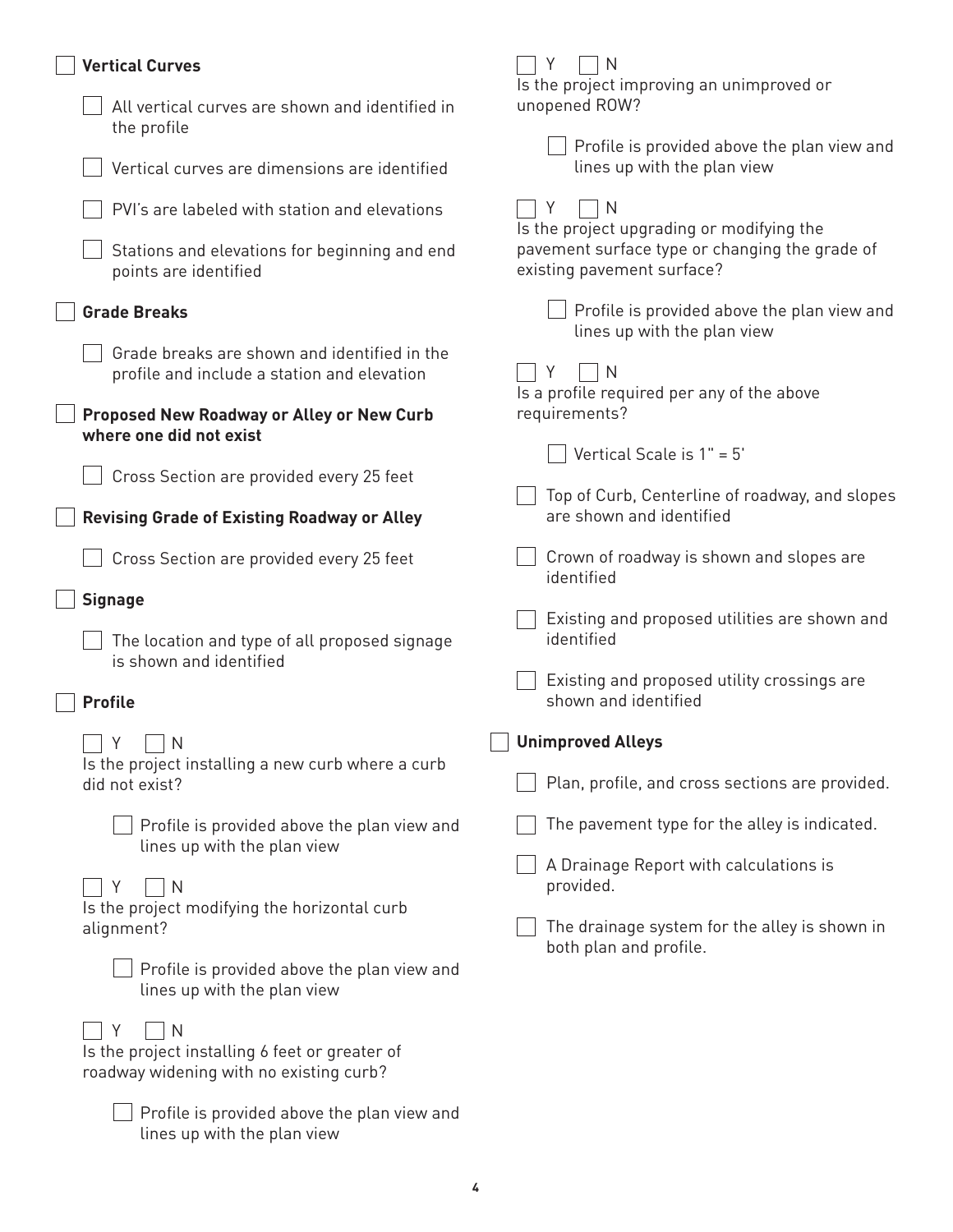| <b>Closed Contour Alleys</b>                                                                     | Restoration for the pavement area and the<br>entire crosswalk markings are shown                                                              |
|--------------------------------------------------------------------------------------------------|-----------------------------------------------------------------------------------------------------------------------------------------------|
| Plan, profile, and cross sections are provided.<br>The pavement type for the alley is indicated. | Y<br>N<br>Is 6' or more of pavement being restored within                                                                                     |
| A Drainage Report with calculations is<br>provided. The drainage system for the alley is         | an existing marked crosswalk?                                                                                                                 |
| shown in both plan and profile.                                                                  | Required Stop Bar is shown and called out                                                                                                     |
| If the public alley drainage will discharge onto<br>private property a Hold Harmless Agreement   | <b>New or Modified Driveway</b>                                                                                                               |
| is provided.                                                                                     | Called out per Standard Plan 430                                                                                                              |
| Any proposed easements, private or public,<br>are shown and identified.                          | Elevations at flow line, back of walk, and<br>property line are provided for each end of the<br>driveway                                      |
| <b>Pavement Restoration</b>                                                                      |                                                                                                                                               |
| Section as specified in the Right-of-Way                                                         | The driveway is located a minimum of 5 feet<br>from the extended property line                                                                |
| Opening and Restoration Rule.                                                                    | N<br>Y                                                                                                                                        |
| All cuts are perpendicular and/or parallel to<br>the centerline of the roadway                   | Is the project located Downtown?                                                                                                              |
| V<br>$\mathsf{N}$<br>Is the Pavement Restoration PCC?                                            | The driveway is located a minimum of 40'<br>from the projected curb line of the nearest<br>intersection                                       |
|                                                                                                  |                                                                                                                                               |
|                                                                                                  |                                                                                                                                               |
| Joint layout is shown for intersection                                                           | <b>Landscaping and Street Trees</b>                                                                                                           |
| areas                                                                                            | All existing trees and planting areas within                                                                                                  |
| N                                                                                                | and adjacent to the ROW are shown.                                                                                                            |
| Are there trenches for Utilities?                                                                | The drip lines of all existing trees are shown.                                                                                               |
| $\Box$ Extent of restoration is shown                                                            |                                                                                                                                               |
|                                                                                                  | All required and proposed trees within the                                                                                                    |
| Restoration area is per the Right of Way<br>Opening and Restoration Rule (ROWORR)                | ROW are labeled with size and species                                                                                                         |
|                                                                                                  | Proposed modification to existing tree pits are                                                                                               |
| Restoration area includes the<br>entire zone of influence (Minimum                               | shown                                                                                                                                         |
| $5' + 2(d/4)$                                                                                    | All proposed tree pits are dimensioned                                                                                                        |
| N<br>Does the pavement restoration include an Existing                                           | All landscaping within the right of way is<br>shown and identified                                                                            |
| Drainage Structures (catch basins or inlets)?                                                    |                                                                                                                                               |
| Upgrading the structure and connection to                                                        | Proposed paved planting strip area is shown<br>and the materials are identified                                                               |
| the current standard is shown and called                                                         |                                                                                                                                               |
| out                                                                                              | Y<br>N                                                                                                                                        |
| N<br>Is the pavement restoration area within a marked                                            | Is there green factor in the ROW?<br>Yes - Include the Landscape Architectural sheets<br>No - Include any tree information on the Civil Plans |